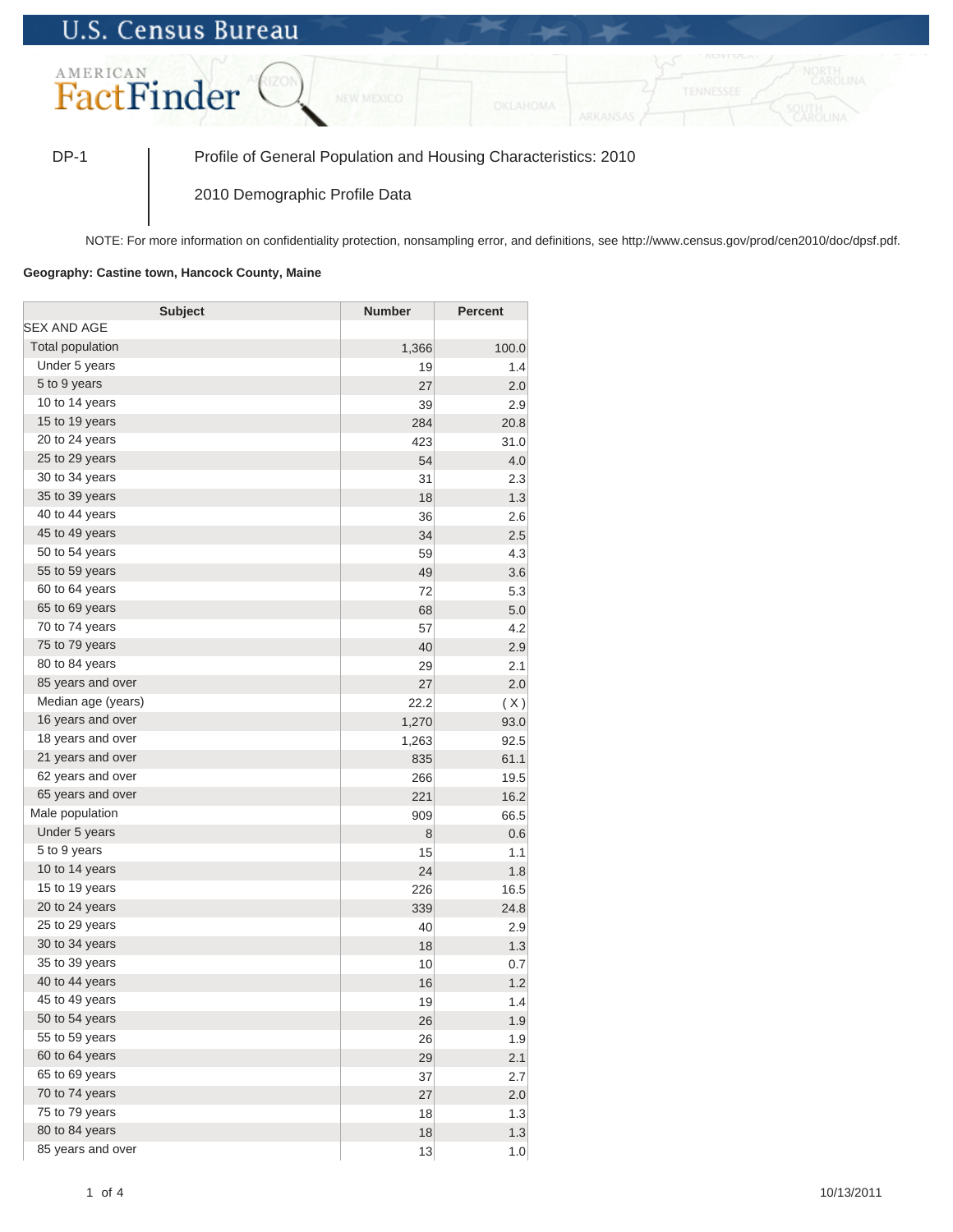| <b>Subject</b>                                                    | <b>Number</b>  | <b>Percent</b> |
|-------------------------------------------------------------------|----------------|----------------|
| Median age (years)                                                | 21.5           | (X)            |
| 16 years and over                                                 | 856            | 62.7           |
| 18 years and over                                                 | 853            | 62.4           |
| 21 years and over                                                 | 501            | 36.7           |
| 62 years and over                                                 | 127            | 9.3            |
| 65 years and over                                                 | 113            | 8.3            |
| Female population                                                 | 457            | 33.5           |
| Under 5 years                                                     | 11             | 0.8            |
| 5 to 9 years                                                      | 12             | 0.9            |
| 10 to 14 years                                                    | 15             | 1.1            |
| 15 to 19 years                                                    | 58             | 4.2            |
| 20 to 24 years                                                    | 84             | 6.1            |
| 25 to 29 years                                                    | 14             | 1.0            |
| 30 to 34 years                                                    | 13             | 1.0            |
| 35 to 39 years                                                    | 8              | 0.6            |
| 40 to 44 years                                                    | 20             | 1.5            |
| 45 to 49 years                                                    | 15             | 1.1            |
| 50 to 54 years                                                    | 33             | 2.4            |
| 55 to 59 years                                                    | 23             | 1.7            |
| 60 to 64 years                                                    | 43             | 3.1            |
| 65 to 69 years                                                    | 31             | 2.3            |
| 70 to 74 years                                                    | 30             | 2.2            |
| 75 to 79 years                                                    | 22             | 1.6            |
| 80 to 84 years                                                    | 11             | 0.8            |
| 85 years and over                                                 | 14             | 1.0            |
| Median age (years)                                                | 42.8           | (X)            |
| 16 years and over                                                 | 414            | 30.3           |
| 18 years and over                                                 | 410            | 30.0           |
| 21 years and over                                                 | 334            | 24.5           |
| 62 years and over                                                 | 139            | 10.2           |
| 65 years and over                                                 | 108            | 7.9            |
| RACE                                                              |                |                |
| <b>Total population</b>                                           | 1,366          | 100.0          |
| One Race                                                          | 1,350          | 98.8           |
| White                                                             | 1,321          | 96.7           |
| <b>Black or African American</b>                                  | 7              | 0.5            |
| American Indian and Alaska Native                                 | 2              | 0.1            |
| Asian                                                             | 15             | 1.1            |
| Asian Indian                                                      | 3              | 0.2            |
| Chinese                                                           | 7              | 0.5            |
| Filipino                                                          | $\overline{2}$ | 0.1            |
| Japanese                                                          | 0              | 0.0            |
| Korean                                                            | 0              | 0.0            |
| Vietnamese                                                        | 0              | 0.0            |
| Other Asian [1]                                                   | 3              | 0.2            |
| Native Hawaiian and Other Pacific Islander                        | 0              | 0.0            |
| Native Hawaiian                                                   | 0              | 0.0            |
| Guamanian or Chamorro                                             | 0              | 0.0            |
| Samoan                                                            | 0              | 0.0            |
| Other Pacific Islander [2]                                        | 0              | 0.0            |
| Some Other Race                                                   | 5              | 0.4            |
| Two or More Races                                                 | 16             | 1.2            |
| White; American Indian and Alaska Native [3]                      | 5              | 0.4            |
| White; Asian [3]                                                  | 7              | 0.5            |
| White; Black or African American [3]                              | 3              | 0.2            |
| White; Some Other Race [3]                                        | 0              | 0.0            |
| Race alone or in combination with one or more other<br>races: [4] |                |                |
| White                                                             | 1,336          | 97.8           |
| <b>Black or African American</b>                                  | 10             | 0.7            |
| American Indian and Alaska Native                                 | 7              | 0.5            |
|                                                                   |                |                |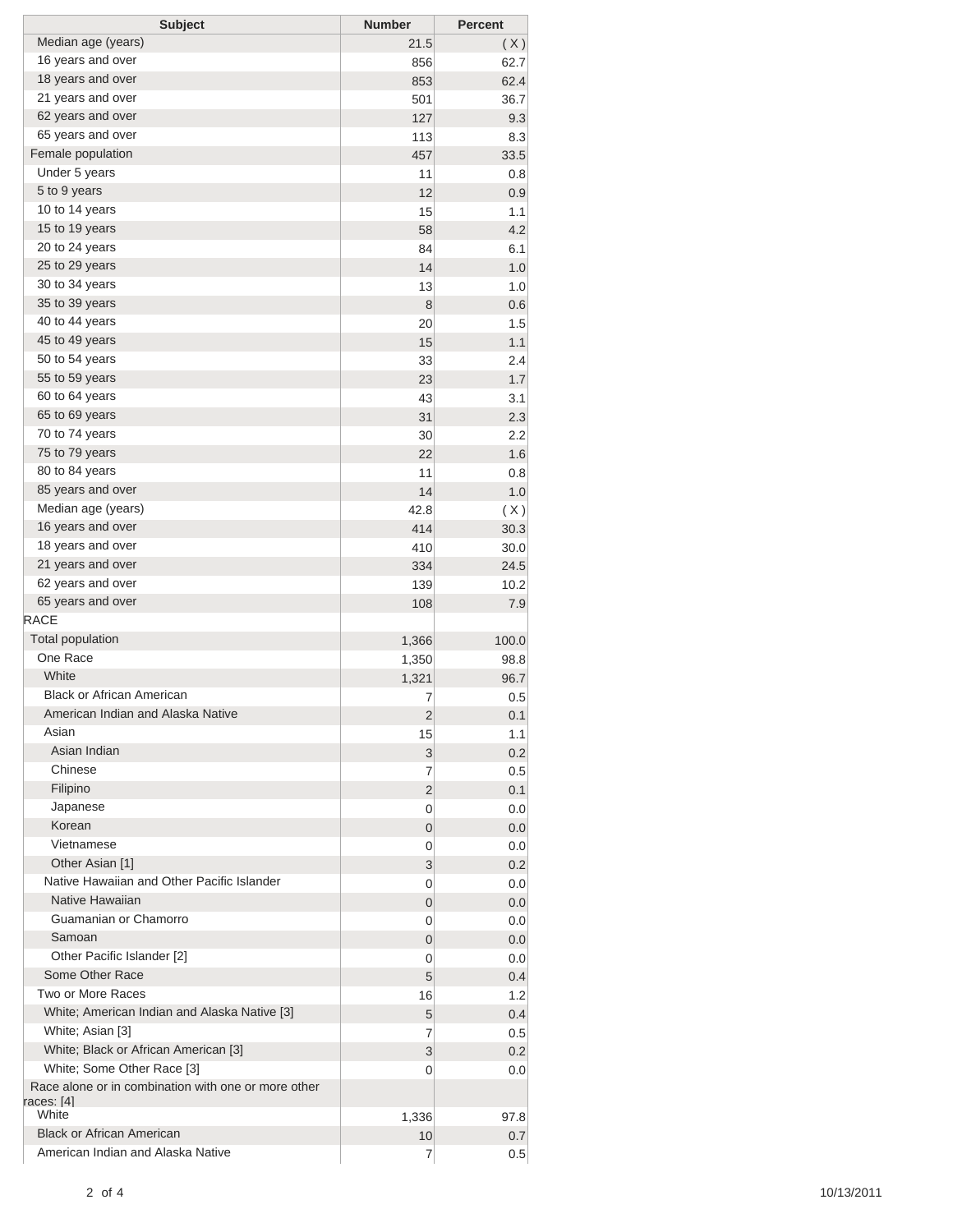| <b>Subject</b>                                   | <b>Number</b>  | <b>Percent</b> |
|--------------------------------------------------|----------------|----------------|
| Asian                                            | 23             | 1.7            |
| Native Hawaiian and Other Pacific Islander       | 1              | 0.1            |
| Some Other Race                                  | 5              | 0.4            |
| HISPANIC OR LATINO                               |                |                |
| <b>Total population</b>                          | 1,366          | 100.0          |
| Hispanic or Latino (of any race)                 | 17             | 1.2            |
| Mexican                                          | 6              | 0.4            |
| Puerto Rican                                     | 4              | 0.3            |
| Cuban                                            | 3              | 0.2            |
| Other Hispanic or Latino [5]                     | 4              | 0.3            |
| Not Hispanic or Latino                           | 1,349          | 98.8           |
| HISPANIC OR LATINO AND RACE                      |                |                |
| <b>Total population</b>                          | 1,366          | 100.0          |
| Hispanic or Latino                               | 17             | 1.2            |
| White alone                                      | 13             | 1.0            |
| Black or African American alone                  | 0              | 0.0            |
| American Indian and Alaska Native alone          | 0              | 0.0            |
| Asian alone                                      | 0              | 0.0            |
| Native Hawaiian and Other Pacific Islander alone | $\overline{0}$ | 0.0            |
| Some Other Race alone                            | 3              | 0.2            |
| Two or More Races                                | 1              | 0.1            |
| Not Hispanic or Latino                           | 1,349          | 98.8           |
| White alone                                      | 1,308          | 95.8           |
| Black or African American alone                  | 7              | 0.5            |
| American Indian and Alaska Native alone          | $\overline{2}$ | 0.1            |
| Asian alone                                      | 15             | 1.1            |
| Native Hawaiian and Other Pacific Islander alone | 0              | 0.0            |
| Some Other Race alone                            | 2              | 0.1            |
| Two or More Races                                | 15             | 1.1            |
| <b>RELATIONSHIP</b>                              |                |                |
| Total population                                 | 1,366          | 100.0          |
| In households                                    | 811            | 59.4           |
| Householder                                      | 380            | 27.8           |
| Spouse [6]<br>Child                              | 167            | 12.2           |
|                                                  | 123            | 9.0            |
| Own child under 18 years<br>Other relatives      | 100            | 7.3            |
| Under 18 years                                   | 15             | 1.1            |
| 65 years and over                                | 3              | 0.2            |
| <b>Nonrelatives</b>                              | $\overline{7}$ | 0.5            |
| Under 18 years                                   | 126            | 9.2            |
| 65 years and over                                | 0<br>9         | 0.0<br>0.7     |
| Unmarried partner                                | 17             | 1.2            |
| In group quarters                                | 555            | 40.6           |
| Institutionalized population                     | 0              | 0.0            |
| Male                                             | 0              | 0.0            |
| Female                                           | 0              | 0.0            |
| Noninstitutionalized population                  | 555            | 40.6           |
| Male                                             | 469            | 34.3           |
| Female                                           | 86             | 6.3            |
| HOUSEHOLDS BY TYPE                               |                |                |
| <b>Total households</b>                          | 380            | 100.0          |
| Family households (families) [7]                 | 193            | 50.8           |
| With own children under 18 years                 | 57             | 15.0           |
| Husband-wife family                              | 167            | 43.9           |
| With own children under 18 years                 | 46             | 12.1           |
| Male householder, no wife present                | 10             | 2.6            |
| With own children under 18 years                 | 4              | 1.1            |
| Female householder, no husband present           | 16             | 4.2            |
| With own children under 18 years                 | 7              | 1.8            |
|                                                  |                |                |